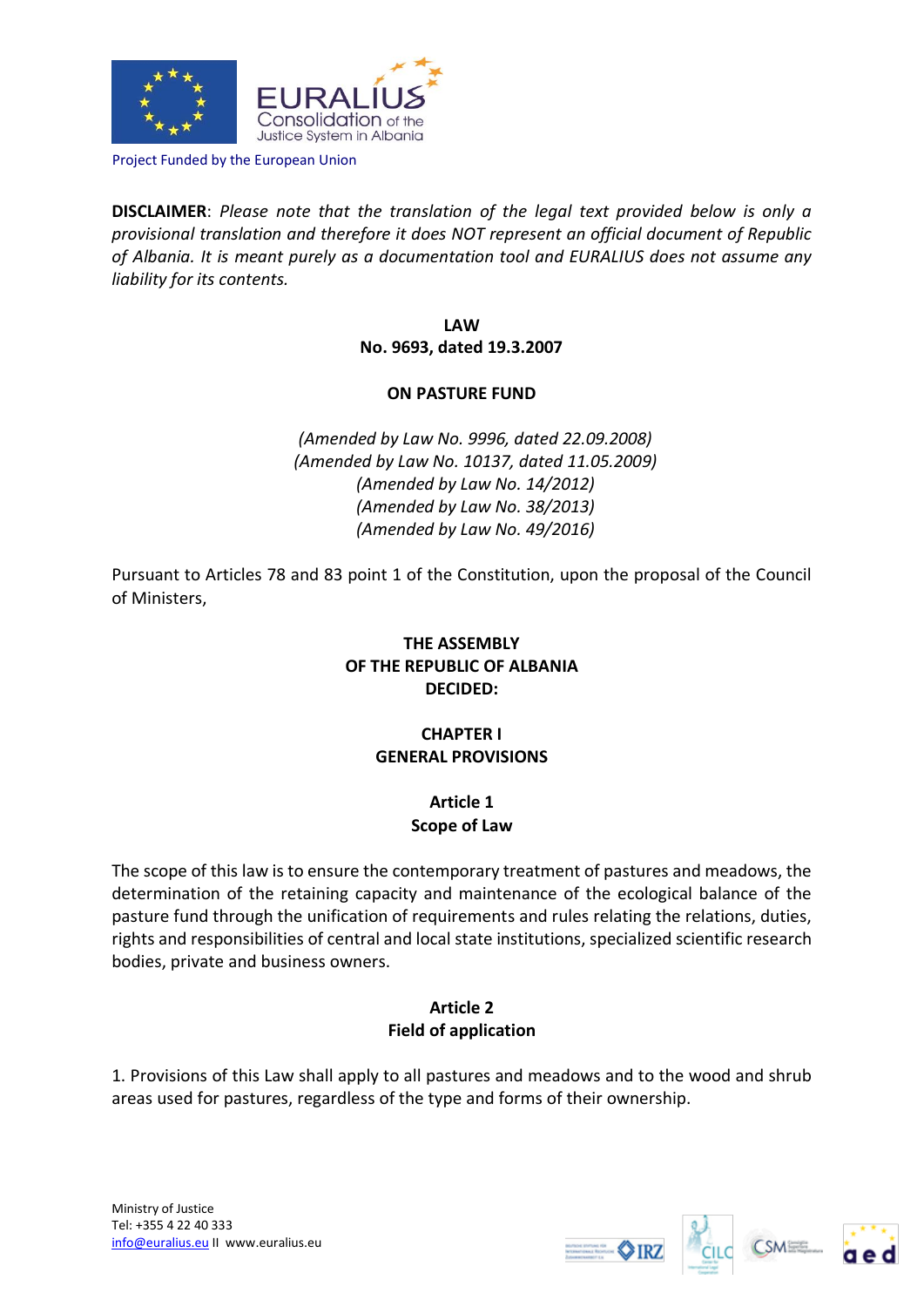2. Agricultural lands, arable lands, orchards, forests are not subject to this law, although they may be used for livestock grazing or scything.

# **Article 3 Definitions**

In this law, the following terms have these meanings:

1. "Pasture" means a land area larger than 0,5 ha, with natural dense herbaceous vegetation in stable form or with other vegetation that meets the grazing requirements, along with the relevant infrastructure.

2. "Meadow" means a land, homogeneous area, covered with vegetation that may be trimmed in order to be used for livestock or used for grazing and that does not belong to the agricultural land fund.

3. "Pasture economy" is the territory divided into plots and sub-plots, which serves as a basic element for the organization, planning and monitoring of the objectives of pasture breeding. 4. "Plot" and "sub-plot" are parts of the pasture economy area, serving as a base unit for planning its retaining capacities, for pasture assessment and treatment, in accordance with the objectives of pasture breeding.

5. "Pasture resources" means the entirety of natural elements of the pasture surface, which may be estimated and used for pasture. In the pasture fund, natural resources include land, water, herbaceous vegetation, forest and non-forest vegetation.

6. "Pasture Fund" means the area of natural, state, municipal and private pastures and meadows, their infrastructures, woodland and shrub forest fund areas, used as pastures, including bare rocky areas within them.

7. "Pasture Ecosystem" is the dynamic living complex, plants, animals, microbes and nonliving environment, which interacts as a functional unit.

8. "Pasture infrastructure" means the offices, the road network, muck, trough, taps, enclosures nd fencing, different indicative and signalling signposts, and other buildings set up within the state, municipal and private pasture fund for the establishment of farms during the pasture season.

9. "Register of the pasture fund" is the official register where the main data for each unit of the pasture economy or the periodic changes of the surface, the retaining capacity are recorded, maintained and updated, accompanied by the respective maps.

10. "Pasture treatment" are technical operations carried out on pastures, aimed at increasing the useful surfaces, increasing the retaining capacities and the continuity of their natural regeneration.

11. "Damage to pastures and pasture environment" is the destruction of the physical, chemical and structural elements of the pasture ecosystem, which directly affects the reduction of productivity, the reduction of herbaceous diversity or their quality.

12. "Pasture breeding" means the manner of management and planning at economy level that ensures the fulfillment of the requirements for the technical management of pastures, while preserving the ecological, economic and social integrity of each management unit.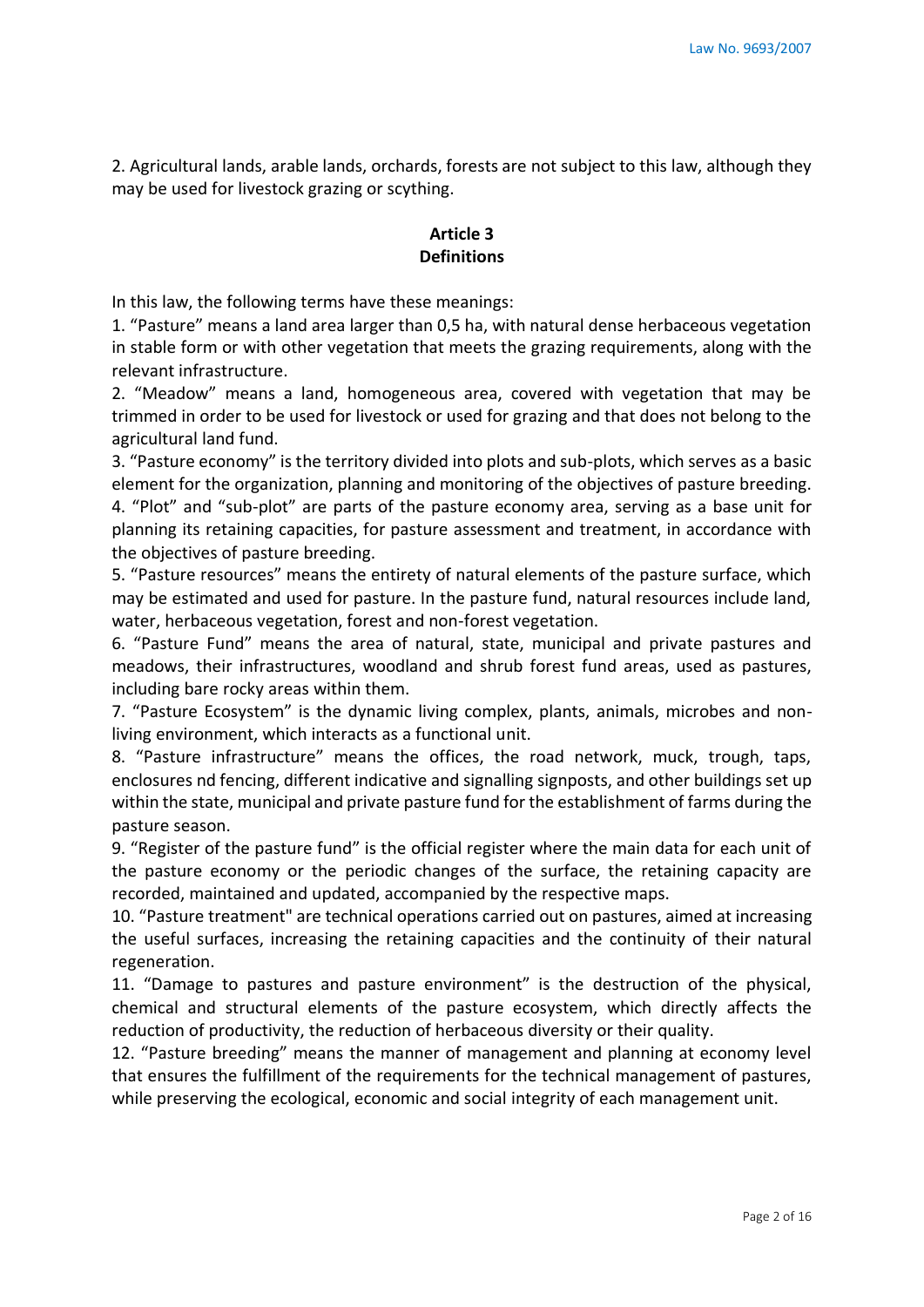13. "Protection of pastures" are activities that prevent the degradation of soil and vegetation cover, conserve and improve pastures and their infrastructure from the negative impacts of human and natural factors.

14. "Breeding Plan" is the basic document for pasture management, which contains the economic units that are used for obtaining data on land, climatic zonality, fauna, biodiversity, herbaceous cover, etc., and the measures anticipated for the administration and sustainable treatment of the pasture economy, organization, planning of works and determination of pasture capacities.

15. "Ministry" is the ministry responsible for pastures and meadows.

16. "Minister" is the authority responsible for pastures and meadows.

### **CHAPTER II PASTURE FUND**

### **Article 4 Composition**

1. The Fund and the pasture resources summarize:

a) pastures and meadows;

b) forest and shrubland surfaces that serve as pastures;

c) herbaceous vegetation, trees, shrubs and medical plants, ether-oil and taniphere, natural plants growing in pastures and meadows;

ç) infrastructure of pastures;

d) rocky or swampy surfaces in pastures.

2. The pasture fund is a natural source and part of the national wealth. It is protected, administered and used in accordance with the requirements of this law and bylaws, issued for its implementation.

# **Article 5**

# **Ownership**

# *(Amended by Law No. 49/2016)*

1. The pasture fund, by ownership, is divided into:

a) the state pasture fund, comprising pastures and meadows owned by the municipality in the administrative territory of which they are located;

b) private pasture fund, comprising pastures and meadows in private ownership.

2. The state pasture fund involves:

a) pastures and meadows under the administration of the ministry;

b) pastures and meadows under the administration of municipalities and collective administration.

3. Private owners enjoy the rights to pastures and meadows that they own, in accordance with the provisions of this law.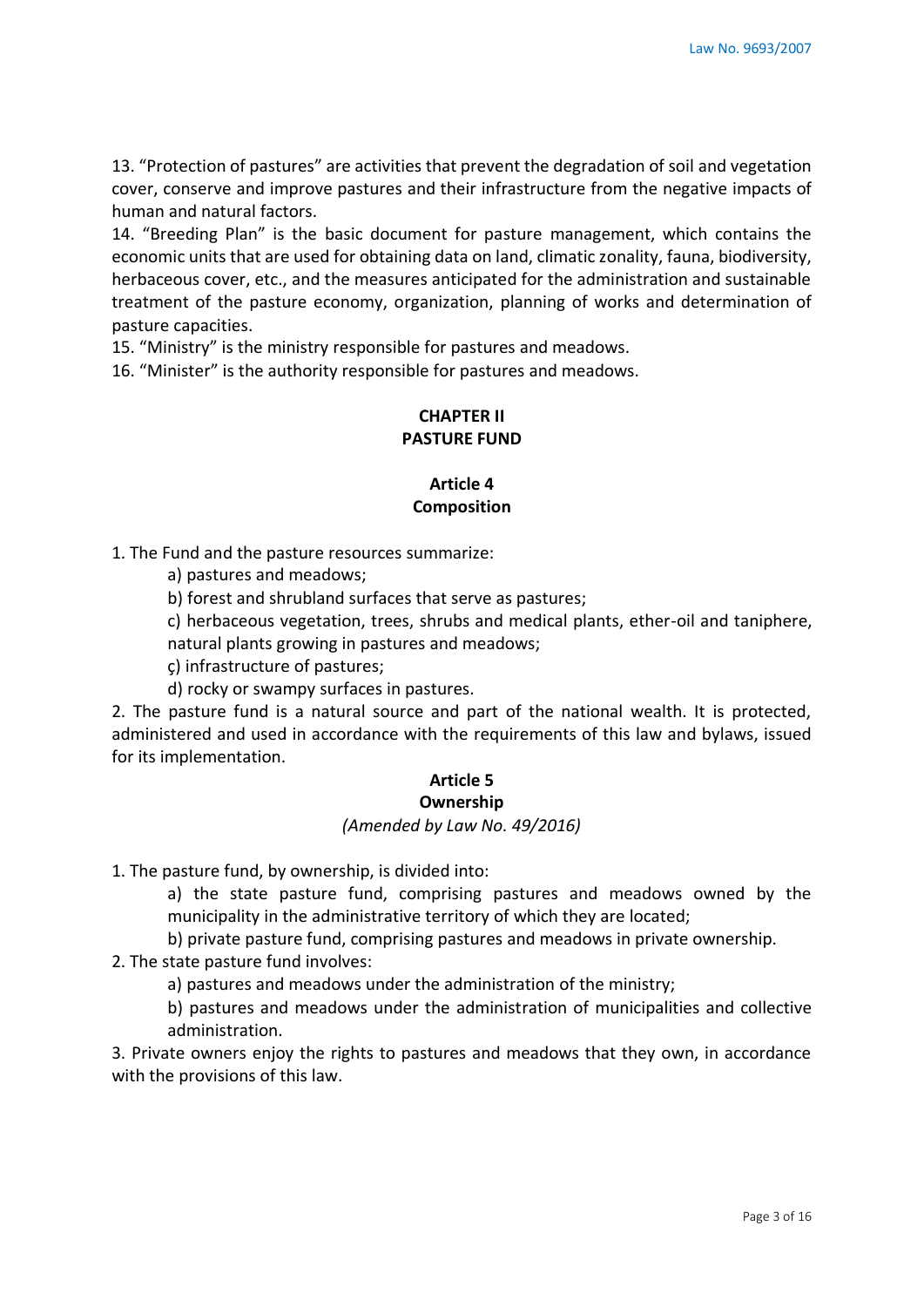### **Article 6 Classification**

1. According to the time of use, pastures, meadows and areas with hardwoods or shrubs or forest vegetation that are used for grazing, are classified in summer pastures and winter pastures.

2. Their classification is made in accordance with the technical criteria approved by the Minister.

# **Article 7**

### **Inventorization**

#### *(Amended by Law No. 49/2016)*

1. Pastures and meadows are inventoried every 10 years, according to the criteria and rules set out in the minister's instruction.

2. Municipalities and private owners of pastures and meadows shall provide the ministry with responsibility for the pastures and meadows necessary data for the inventory of their pastures, in accordance with the requirements of the instruction referred to in point 1 of this Article.

# **Article 8 Registration**

1. State pastures and meadows, along with their infrastructure, are registered in the immovable property registration office.

2. The Ministry and the municipalities are in charge to complete the registration of pastures and meadows in their possession within two years from the entry into force of this law, in accordance with the provisions of Law No. 8743, dated 22.2.2001 "On immovable state properties".

### **Article 9 Register of the Pasture Fund**

1. Pastures and meadows are recorded by being registered in the official register of the pasture fund, where also the requested data are noted, according to the approved criteria and rules.

2. The rules for the keeping of the pasture fund register for the registration, updating and changes in the state of pastures and meadows shall be approved by the Minister.

3. The register of the pasture fund creates a database for pastures and meadows at country, district, region, municipality level and for every pasture economy.

4. The Ministry, on the basis of the pasture fund register, prepares and publishes annual data on pastures and meadows.

5. Areas with wood and shrubs and forest vegetation, which, in accordance with the objectives of the forest breeding plan, are used for pastures, belong to the pasture fund for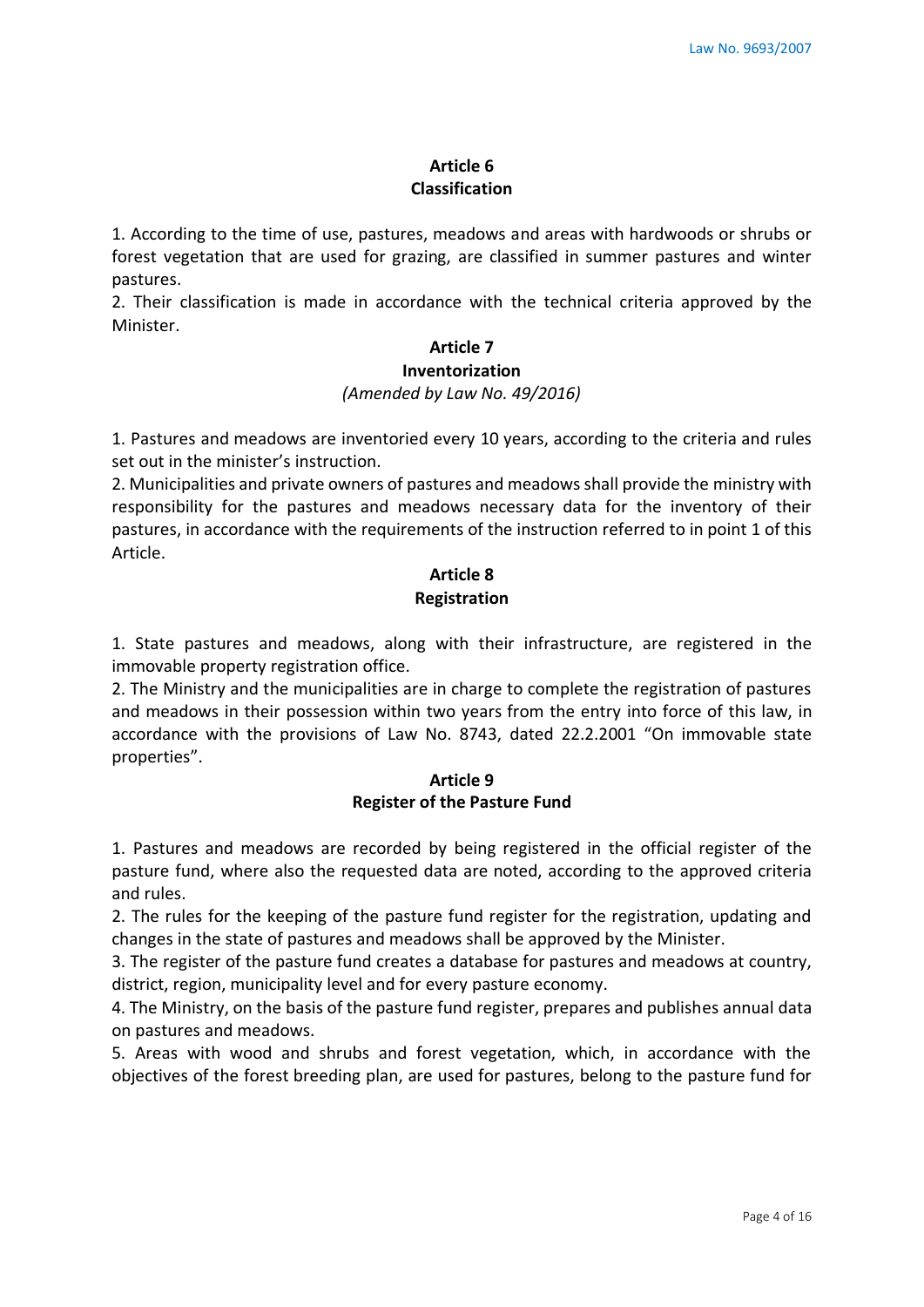the purpose of the use method, but are not recorded in the register of the pasture fund as such.

# **Article 10 Change of Destination**  *(Amended by Law No. 14/2012)*

1. The removal of a pasture or meadow from the pasture fund or a change of destination to a pasture area shall take place:

- a) for areas up to 1 hectare, with the approval of the minister;
- b) for areas over 1 hectare, by decision of the Council of Ministers.

2. Part of the national pasture fund shall be returned to the category of agricultural land resource at the request of the owner or municipality which owns this fund. Changing the form of the pasture fund use in the category of agricultural land resource, regardless of the area size, is made only for planting these areas with tree cultures, which are part of the long-term primary state programs and policies.

2/1. The application for the transfer of parts of the pasture fund to the category of agricultural land resource is presented in the municipality, in the territory of which is a pasture fund, which is reviewed according to the provisions of Law No. 8752, dated 26.03.2001 "On the establishment and functions of land management and protection structures", as amended.

2/2. The transfer of unfruitful land resources, whether private or municipal, to pasture (pasture, meadow) fund and registration in the national cadastre of pasture fund are made at the request of the owner or the municipality. The application is submitted to the ministry covering forests and is approved by the relevant minister.

3. The removal, addition and change of the destination of pastures and meadows, after the approval of the competent body, are reflected in the register of the pasture fund.

4. The rules and procedures followed for the removal, addition and alteration of the destination shall be adopted by a decision of the Council of Ministers.

# **CHAPTER III CONSERVATION, TREATMENT AND USE**

### **Article 11 Purposes**

Conservation, treatment and use of pastures and meadows are realized by applying the requirements of the principle of sustainable development and aim at:

a) the conservation and continuous addition of natural resources of pastures and meadows;

b) maintaining a healthy environment and vitality of the natural pasture ecosystems;

c) improving and promoting the productive capacities of pastures and meadows;

ç) the conservation and continuous improvement of the biological diversity of pasture ecosystems;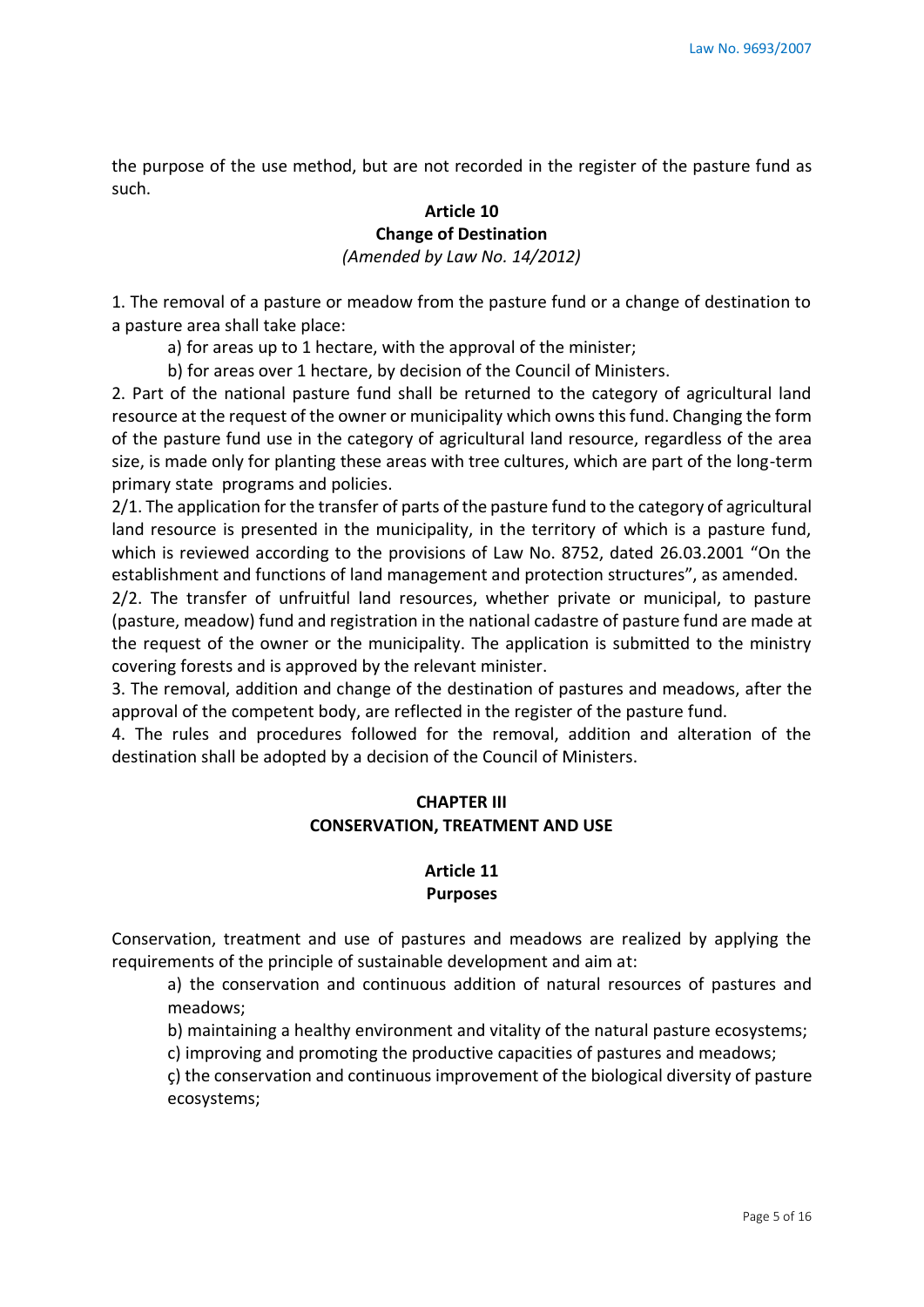d) improvement of the pasture breeding methods, in particular for the prevention of soil erosion and degradation;

dh) the promotion of other socio-economic services and the provision of multiple benefits to the society.

# **Article 12 Strategy and Action Plan**

1. The strategy and action plan for pastures and meadows are state documents that express the policy of the Albanian state for the present and the future of pastures, where all the activities for the conservation, treatment and use of the pasture fund are supported.

2. The strategy is drafted for a 10-year period. Action plans, in accordance with the requirements of the strategy, are drafted and implemented for periods up to 3 years. 3. The pasture fund strategy reflects:

a) policies for the conservation of the natural environment of pastures;

b) measures to increase the abilities and capacities of pastures;

c) Expanding the opportunities for increasing public and private investments in pastures and meadows and engaging businesses in them;

ç) Promotion of new wys and solutions, for the contemporary treatment of pastures and their rational use.

### **Article 13**

### **Drafting and Approval of the Strategy and Action Plan**

The strategy and action plan are drafted by the ministry, in cooperation with line ministries and municipalities, and approved by the Council of Ministers.

# **Article 14**

### **Plans of Breeding**

### *(Amended by Law No. 49/2016)*

1. Pastures and meadows are treated and used in accordance with breeding and inventarization plans.

2. Breeding plans are drawn up by the respective forest and pasture structures, local government units, private owners and approved by the directorate covering pastures in the ministry.

3. Breeding plans contain, at least:

a) borders and division into units of the economy, serving for acquiring data on land, climatic zonality, fauna, biodiversity and vegetation cover;

b) the measures anticipated for the sustainable management and treatment of the pasture economy;

c) organization, planning of works and increase of pasture capacities;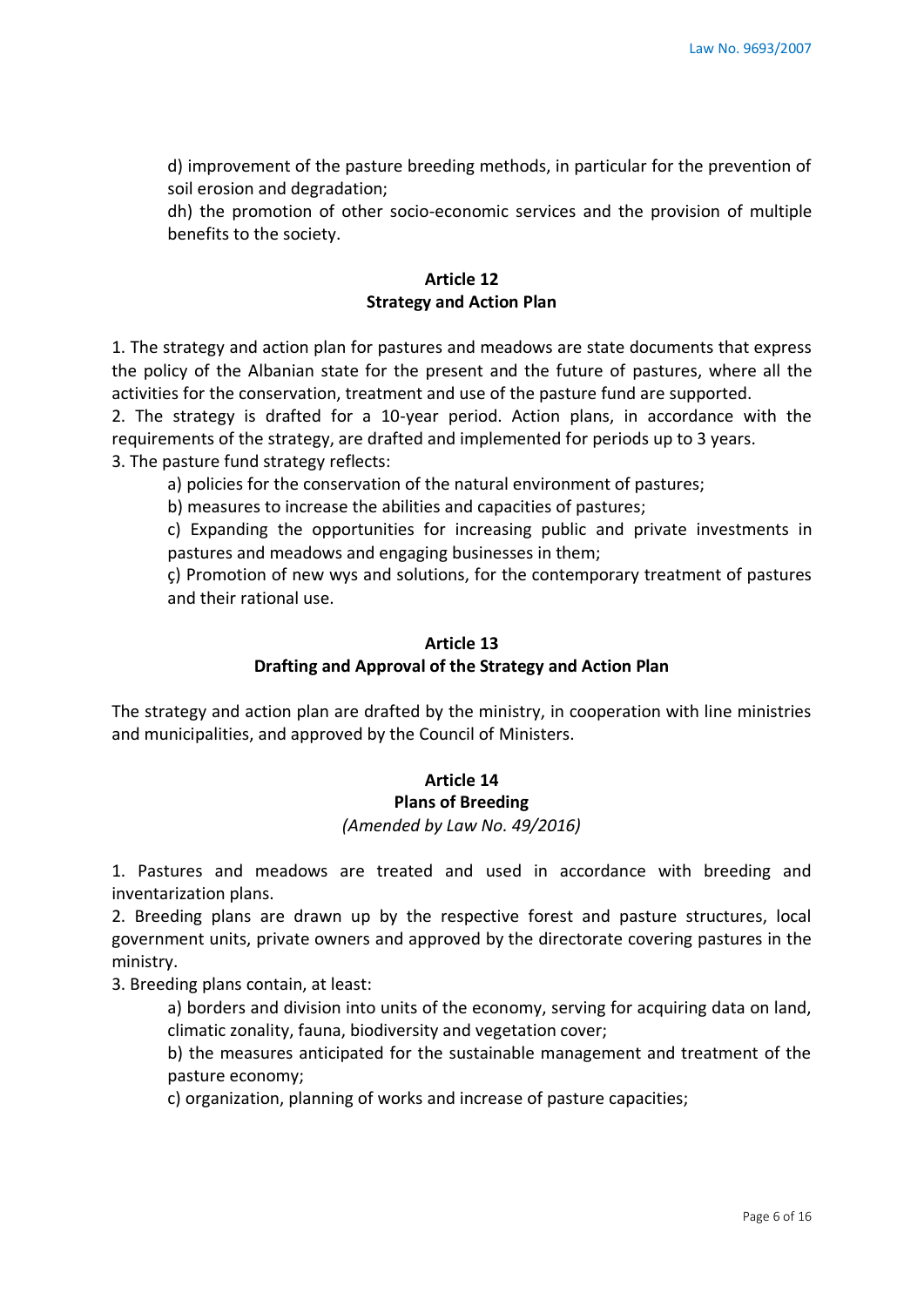ç) various activities, which may be practised in pastures and meadows; digital cartography and database;

dh) economic analysis;

e) number of heads, by type of livestock, which are supposed to be kept in the anticipated pasture.

4. Breeding plans are drafted for a 10-year period.

5. Pasture breeding plans, prior to being approved by the Minister responsible for pastures and meadows, are reviewed by a technical commission composed of a municipal representative. The commission is established upon the order of the Minister.

6. The Minister approves the regulation of the organization and functioning of the commission.

### **Article 15**

### **Use for Pasture**

#### *(Amended by Law No. 10137, dated 11.05.2009)*

1. State pastures and meadows are used for livestock grazing or scything, in addition to the tariffs approved by a decision of the Council of Ministers.

2. For temporary pasture use, they are granted to natural and legal persons for a period of up to 3 years. When a natural or legal person intends to make investments to improve the pasture or its infrastructure, according to a breeding plan approved by the directorate covering pastures, the taking in use may be extended up to 10 years, provided that the planned investments are realized.

3. Leasing out for pasture is made in accordance with the retaining pasture capacity, determined in the breeding plan for each plot or sub-plot.

3/1. Leasing out for pasture, if it is the competence of central institutions, is included in category III.4 of the Annex to the Law on licenses and is approved in accordance with the provisions of this article and the following articles of this Law.

4. Leasing out for pasture of pastures and meadows is made on the basis of a contract, which is entered between the responsible structures for forests and pastures in the municipality and the applicant.

5. A natural or legal person who has received a pasture or meadow for grazing or scything cannot give it or its part to a third party by subcontract.

6. Detailed rules for the use of pastures or meadows for grazing or scything are approved by the Council of Ministers.

### **Article 16 Exemption from Pasture Category**

- 1. The following are temporarily exempted from pasture:
	- a) experimental plots of pastures and meadows;
	- b) plots, where remedial works are carried out;
	- c) degraded plots.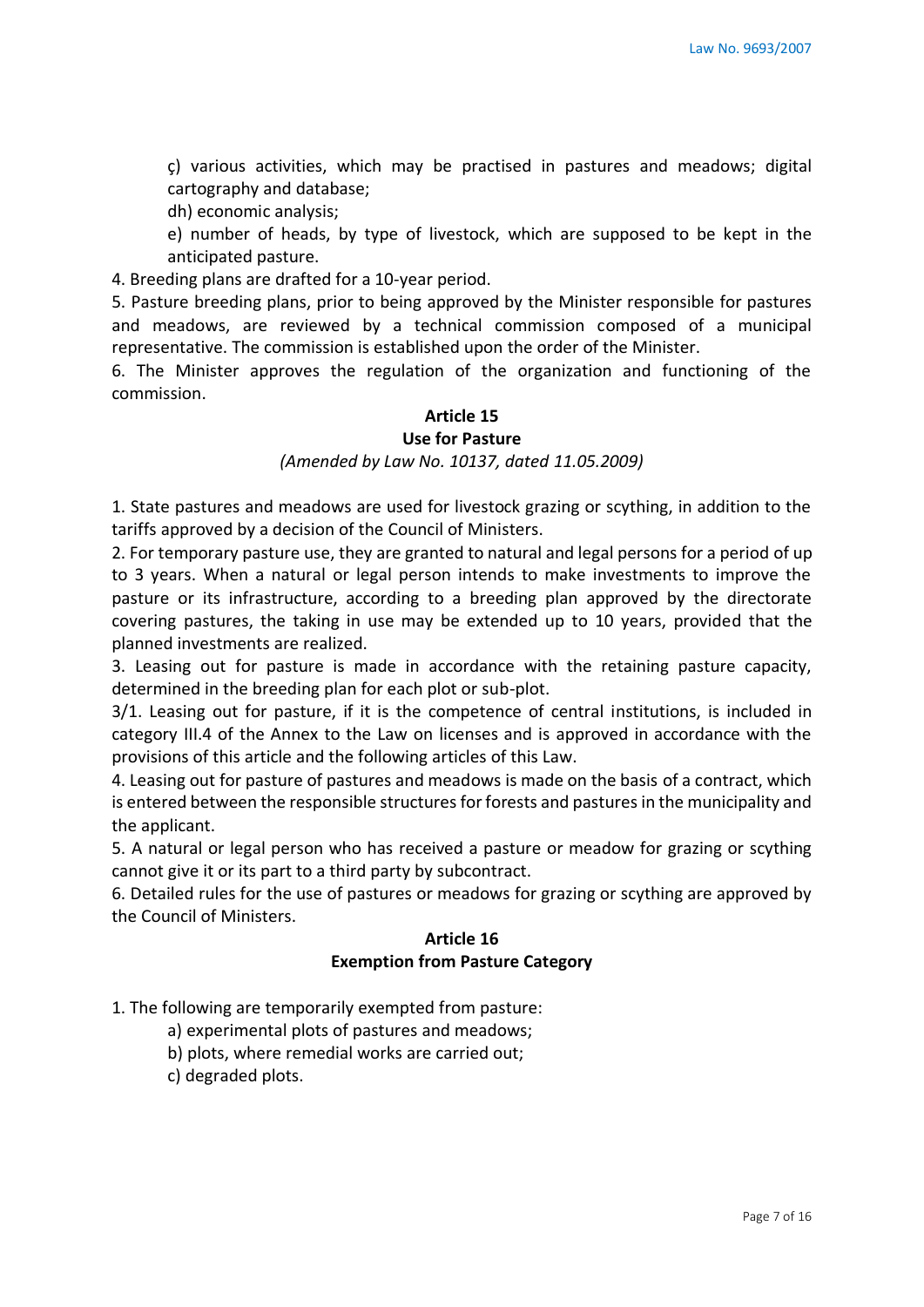2. The exemption shall be made by order of the Minister, specifying the plots, according to the records of the pasture fund register, and the period of exemption is noted as well.

# **Article 17 Surface and Land Use**

*(Amended by Law No. 10137, dated 11.05.2009)*

1. Leasing out the area of pastures and meadows is, in the first place, allowed for temporary constructions, such as storehouses and dairy centers, dairy processing centers, for mills, temporary summer houses for livestock farmers, always in compliance with its basic function as a pasture.

2. The natural or legal person receiving the pasture for grazing, according to Article 15 of this Law, shall receive for the objects that will build on the surface taken, the approval of the structure responsible for forests and pastures in the municipality. For municipal pastures approval is given by the municipality.

3. Certain areas and lands of a pasture fund, state property, may be given for use, in order to develop social, health, sports and tourist activities therein, only when:

a) the activity is anticipated in the pasture or meadow breeding plan or when it does not fall in contradiction with the objectives and requirements of this plan;

b) the exercise of the activity does not harm the surrounding environment and has no continuous negative consequences on it:

c) the entity realizes, continuously and definitively, the rehabilitation of the area taken in use, in accordance with the rehabilitation plan, drafted by it and approved by the structure responsible for the forests and pastures in the municipality.

3/1. The use in accordance with point 1 of this article, if it is a competence of central institutions, is included in category III.4 of the Annex of the Law on Licenses and is made according to the Law on licenses or under the provisions provided in this Article and in the following articles of this Law. The Council of Ministers decides on the use of one of these two ways, according to the division into subcategories.

4. The procedures of granting for use the grazing area according to point 2 of this article shall be approved by the Council of Ministers.

5. The natural or legal person pays the annual usage tariff for the area that uses. The value of the tariffs is calculated according to the type of activity, its duration and the occupied area. Tariffs are approved by a decision of the Council of Ministers.

6. When activities requiring exercise under point 3 of this article are permanent or long-term, such as military polygons, mines, permanent tourist spots, ponds, hot springs and ski resorts, the applicant entity implements the procedures for the removal of this area from the pasture fund.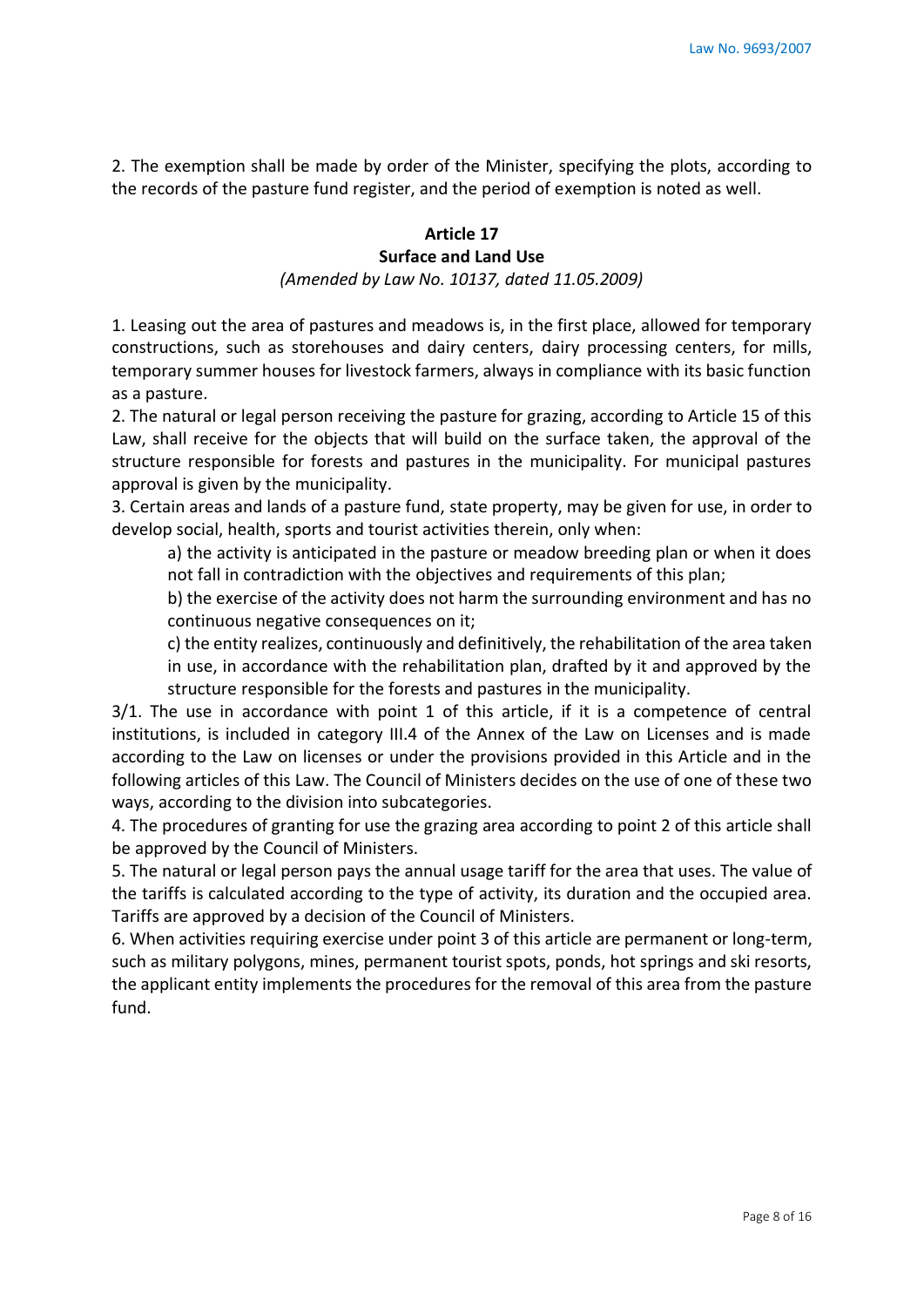#### **Article 18**

### *(Amended by Law No. 9996, dated 22.09.2008)*

1. Subjects seeking to exercise activity in a pasture fund pursuant to Article 17, point 3 of this Law shall be subject to public competition procedures, which shall be organized by the respective forest service directorate or, for municipal pastures, by the local government unit. The contract is entered with the winning entity, specifying the requirements and conditions to be applied during the construction and operation of the activity.

2. The requirements to be fulfilled by the subjects for the participation in public competition shall be approved by the Minister's instruction.

### **Article 19 Rehabilitation**

1. Entities exercising activities in the pasture fund have the obligation to rehabilitate the surface used, according to a rehabilitation plan drafted by the entity approved by the structure responsible for the forests and pastures in the municipality.

2. The Minister approves the instruction for the rehabilitation of pasture areas.

### **Article 20 Experimental Plots**

Pasture and meadow plots, designated for the conservation of germoplasm, in situ and ex situ, for the collection, processing, distribution and certification of seeds, are defined and maintained in administration by the pasture management structures, in cooperation with the relevant specialized scientific research bodies.

# **Article 21 Medicinal Plants**

The harvest of medicinal plants that grow in pastures and meadows is done by natural and legal persons, in accordance with the provisions of Law No. 7722, dated 15.6.1993 "On the protection of medicinal, natural ether-oil and taniphere plants".

# **CHAPTER IV PREVENTION OF DAMAGES**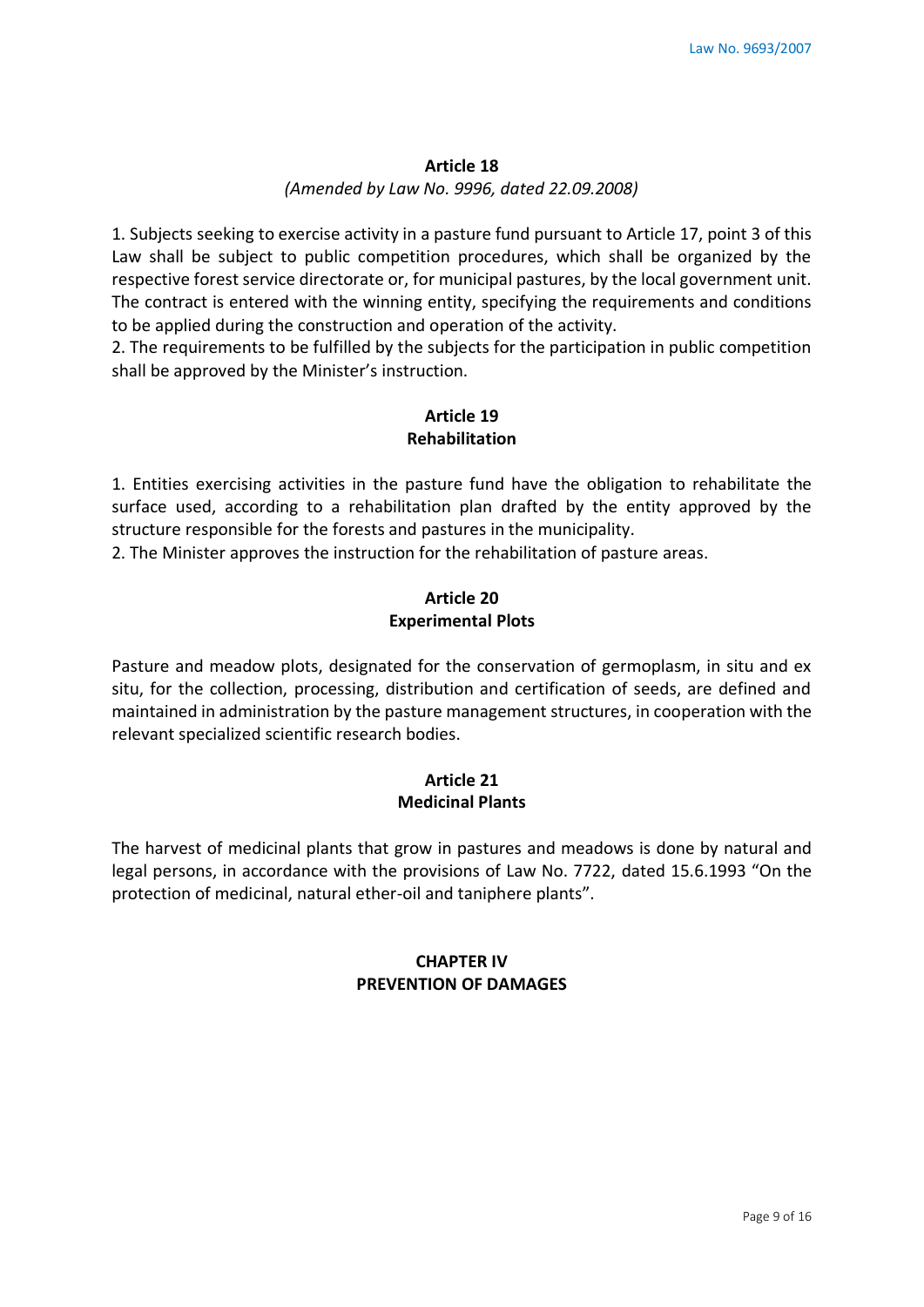### **Article 22 Burning**

1. Burning of pastures and meadows by the owner, user or other persons is prohibited and punished, as the case may be, if it is an administrative offense in accordance with the provisions of this law or, if it is a criminal offense, in accordance with the relevant provisions of the Criminal Code.

2. Burning pasture or meadow may only be permitted on special occasions and with the approval of the structure responsible for the forests and pastures in the municipality in the territory of which it is located.

3. The responsible structure for the forests and pastures in the municipality, for the burning of the pasture, gives written consent in accordance with the instructions of the minister, which sets out the rules and procedures of this action.

4. In the case of fire in pastures and meadows, the directorate covering the pastures in the ministries, municipalities, private owners, the Armed Forces and any citizen in the vicinity shall notify the fire protection authorities (MNZ), the forestry and local government, and participate in extinguishing it. Expenses for extinguishing it are charged to the person who has set fire or are being covered by the owner, when the fire occurred due to natural causes.

### **Article 23 Prohibited Actions**

1. In the pasture fund, any action damaging the vegetation and bush cover of pastures, which causes environmental pollution and damages their ecological balance, is prohibited. Such actions are:

a) disposal and storage of radioactive matters and waste;

b) disposal and storage of waste of any kind;

c) chemical discharges from chemical industries;

ç) discharges of industrial, urban and agricultural wastewater;

d) activities that cause corrosion and degradation of the soil;

dh) opening and using quarries or borrow pits of any kind that use explosives;

e) changing the destination of potable water use for livestock.

2. The following may be exercised with prior approval of the relevant bodies and under their control:

a) interventions to enrich and improve the vegetation and the capacity of pastures and meadows;

b) interventions for the enrichment and improvement of the infrastructure as a whole or of its special works;

c) use of fertilizers and pesticides;

ç) cutting of trees, wood and shrubs;

d) cleaning of pastures and meadows.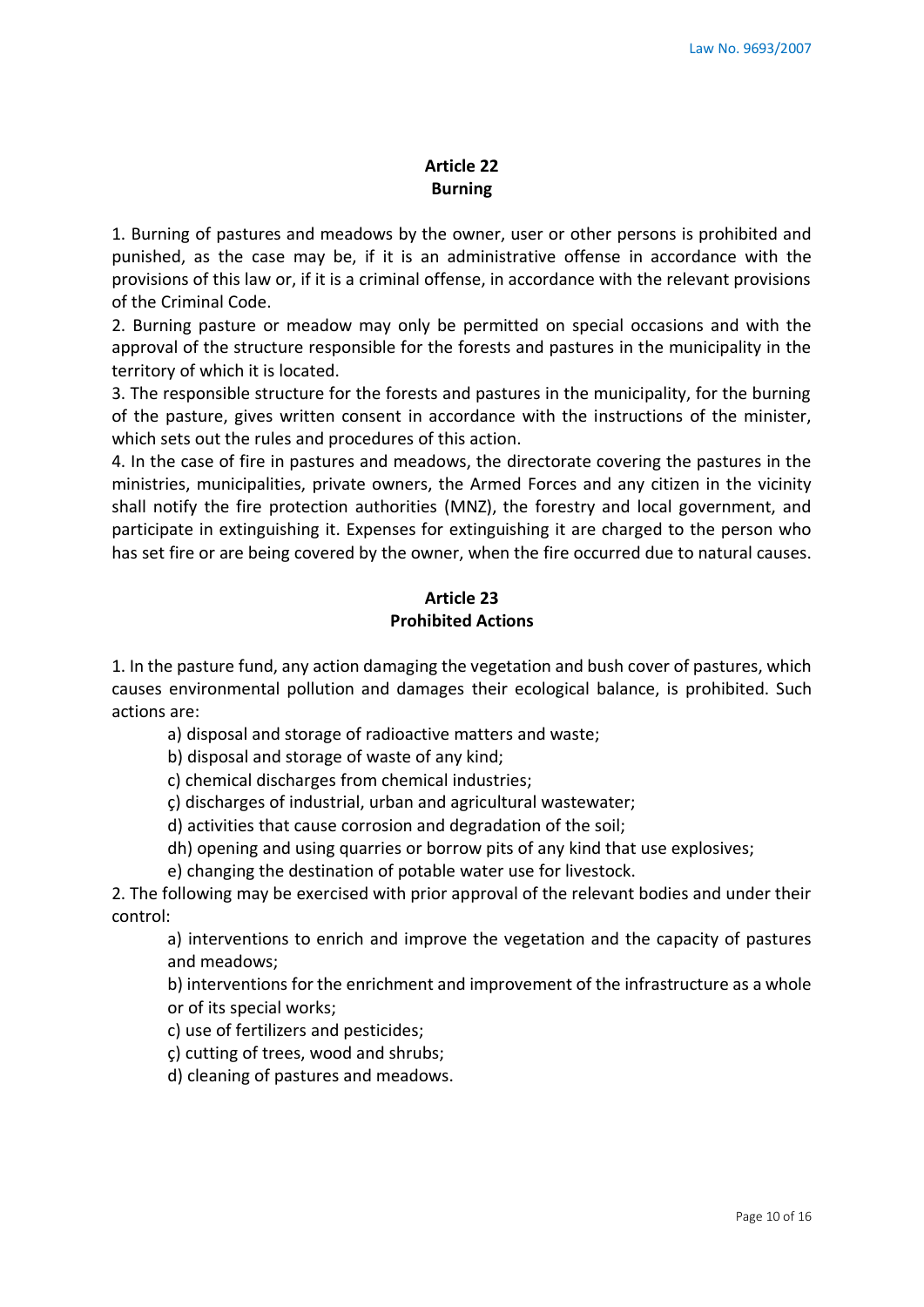# **CHAPTER V ADMINISTRATION OF THE PASTURE FUND**

# **Article 24**

### **Responsible Ministry for Pastures and Meadows**

*(Amended by Law No. 49/2016)* 

1. The Ministry is the central body responsible for the protection and proper administration of the pasture fund, part of the protected areas.

2. The Ministry is the central body responsible for drafting policies and legal framework, with a view to the sustainable development of the pasture fund. It conducts and organizes:

a) drafting of policies, strategies, action and breeding plans at national level for the integrated development and management of pastures and meadows, protection of the environment, biological balance and biodiversity in the pasture fund;

b) ensuring the implementation of the requirements of this law and by-laws issued for its implementation;

c) designing study programs and conducting scientific research activities, in cooperation with specialized scientific research bodies and with departments of the Agricultural University;

ç) planning and utilization of funds for studies in pasture economies, for assessing and increasing the retaining capacity of pastures and meadows to carry out works and constructions in them according to projects at national level;

d) work on the determination of pastures economies and their division in plots and sub-plots;

dh) expanding opportunities to increase private investments in pastures and meadows and engagement of businesses in them;

e) promoting new solutions and ways for contemporary pasture treatment to increase their rational use.

### **Article 25**

### **Certification of Experts and their Licensing**

*(Amended by Law No. 10137, dated 11.05.2009)*

1. To provide qualified assistance for the development of breeding plans, expertise, operational projects and their implementation in state and private pastures, the minister covering the pasture fund certifies experts in the field of pastures and meadows.

2. When these activities are carried out by legal or physical trade entities, they are subject to licensing and are included in Category III.7 of the Annex to the Law on licenses. Licensing of these activities is made according to the law on licenses.

3. The Council of Ministers approves the criteria, rules and procedures for the certification of experts and licensing in the field of pastures and meadows.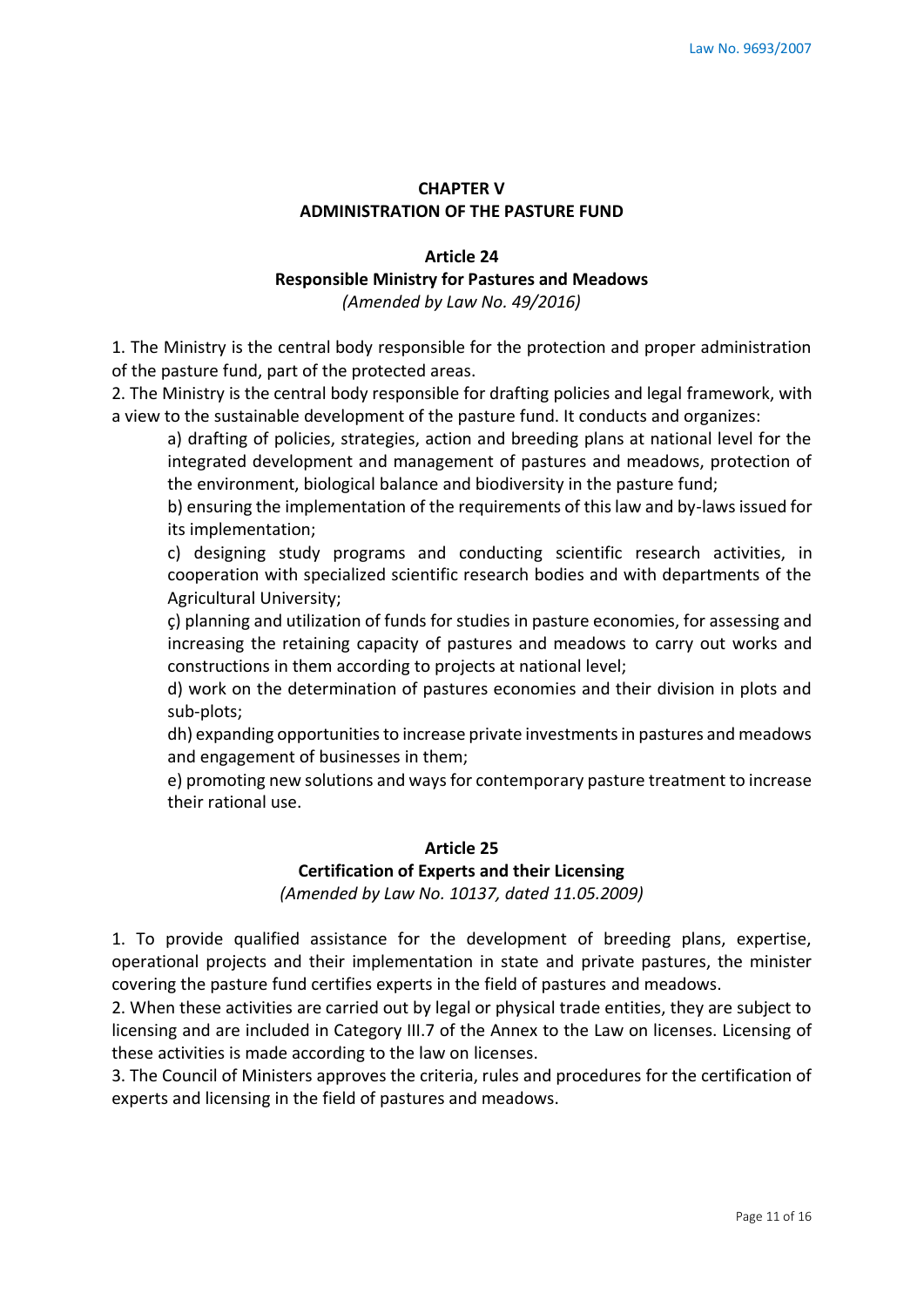# Article 26 **Competences of Municipalities and Private Owners**  *(Amended by Law No. 49/2016)*

The municipalities are owners of state pastures located within their administrative territory. Municipalities and private owners, owning pastures and meadows, have the following competencies:

a) conserve, administer and use pastures and meadows, in accordance with the requirements of this law and the by-laws issued for its implementation;

b) draft, at their own expense, plans for pasture or meadow breeding, which are approved by the minister responsible for pastures and meadows;

c) take measures for the prevention of fires and their extinction;

ç) report to the responsible ministry for pastures and meadows the data required for the inventory and registration in the registers of the pasture fund of pastures and meadows, in accordance with the template forms;

d) notify the ministry responsible for pastures and meadows for infections and pests that appear in pastures and meadows.

# **Article 27 Investments**

1. The Ministry and the municipalities, which own pastures and meadows, provide funds and financial support from the State Budget and from various donations for the conservation and improvement of the pasture fund.

2. The funds provided for investments in pastures and meadows are used for:

a) drafting of breeding plans;

b) cleaning, maintenance works for their fundamental improvement;

c) construction of works for their rational use and improvement of infrastructure;

ç) protection of environment and biodiversity;

d) prevention and extinction of fires;

dh) scientific studies and research.

### **CHAPTER VI MONITORING AND CONTROL**

### **Article 28 Monitoring**

1. Monitoring of pastures and meadows means their inclusion in the requirements of biomonitoring programs, programmed and implemented as part of the National Environmental Monitoring Program and carried out in accordance with the requirements of this program. Monitoring also includes pasture economies, which are part of the pasture fund.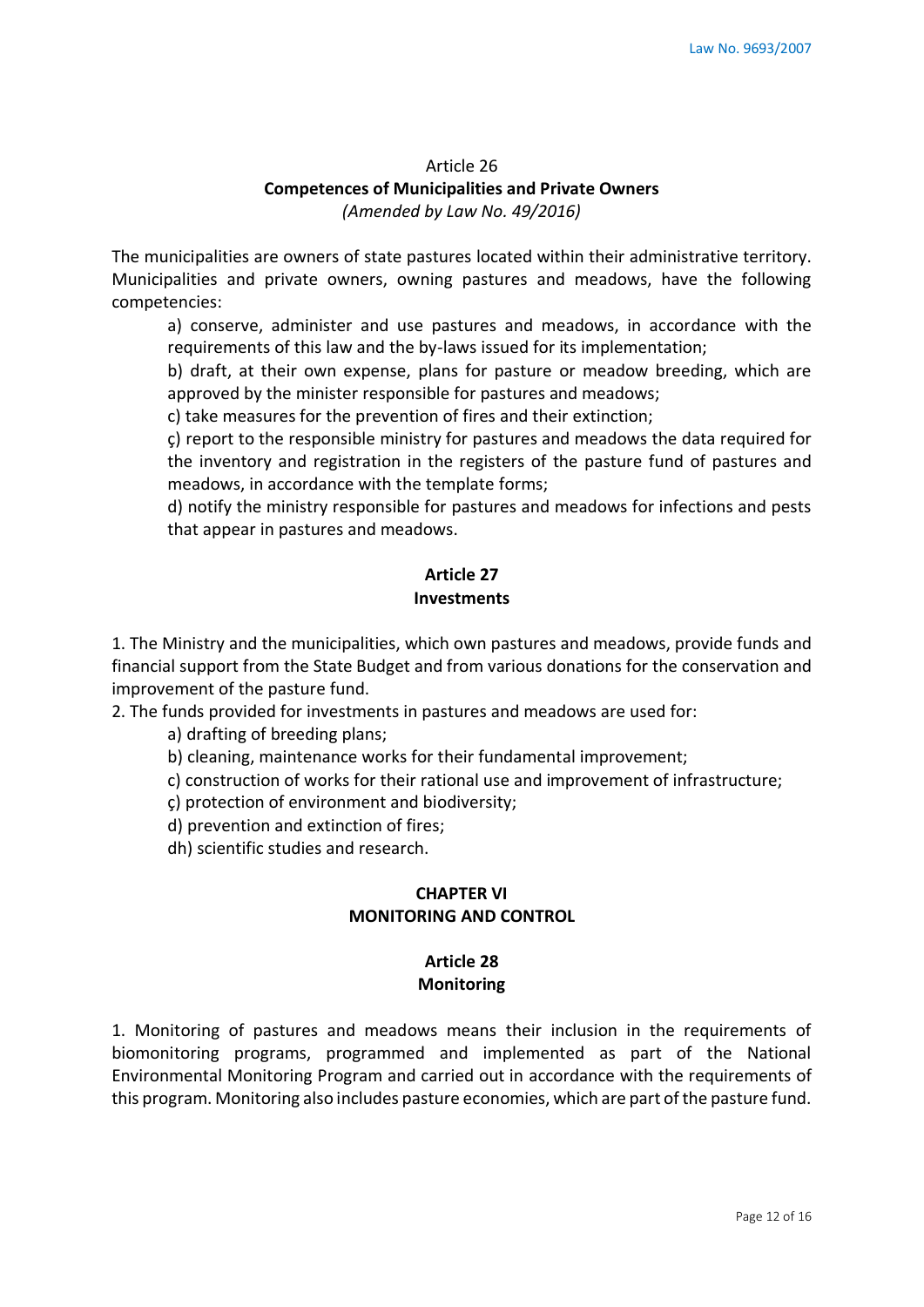2. Monitoring data are processed by the pasture management structures and are published every year on the Internet.

3. The Minister adopts the biomonitoring regulation.

### **Article 29 Control Bodies**

*(Amended by Law No. 49/2016)*

1. The control for the implementation of this law is made by the Forest Police and the management structures of pastures and meadows at central and local level.

### **CHAPTER VII SANCTIONS**

# **Article 30 Documentation**  *(Amended by Law No. 38/2013)*

- 1. Exercise of control and its documentation shall be carried out by the control bodies specified in Article 29 of this law, in accordance with this law and Law No. 10 433, dated 16.6.2011 "On Inspection in the Republic of Albania".
- 2. The right of imposing a fine as the main administrative punishment provided in Article 34 of this law pertains to the control bodies specified in Article 29 of this Law.

# "**Article 31**

# **Review and Appeal**  *(Amended by Law No. 38/2013) (Amended by Law No. 49/2016)*

1. The decision on administrative offenses shall be taken by the Forest Police, pursuant to the legislation in force for inspection in the Republic of Albania.

2. The decision rendered pursuant to point 1 of this Article shall be appealed in accordance with the legislation in force for administrative offenses.

3. The procedure for the execution of a decision for fine punishment shall be made in accordance with the law on administrative offenses.".

### **Article 32**

*(Repealed by Law No. 38/2013)*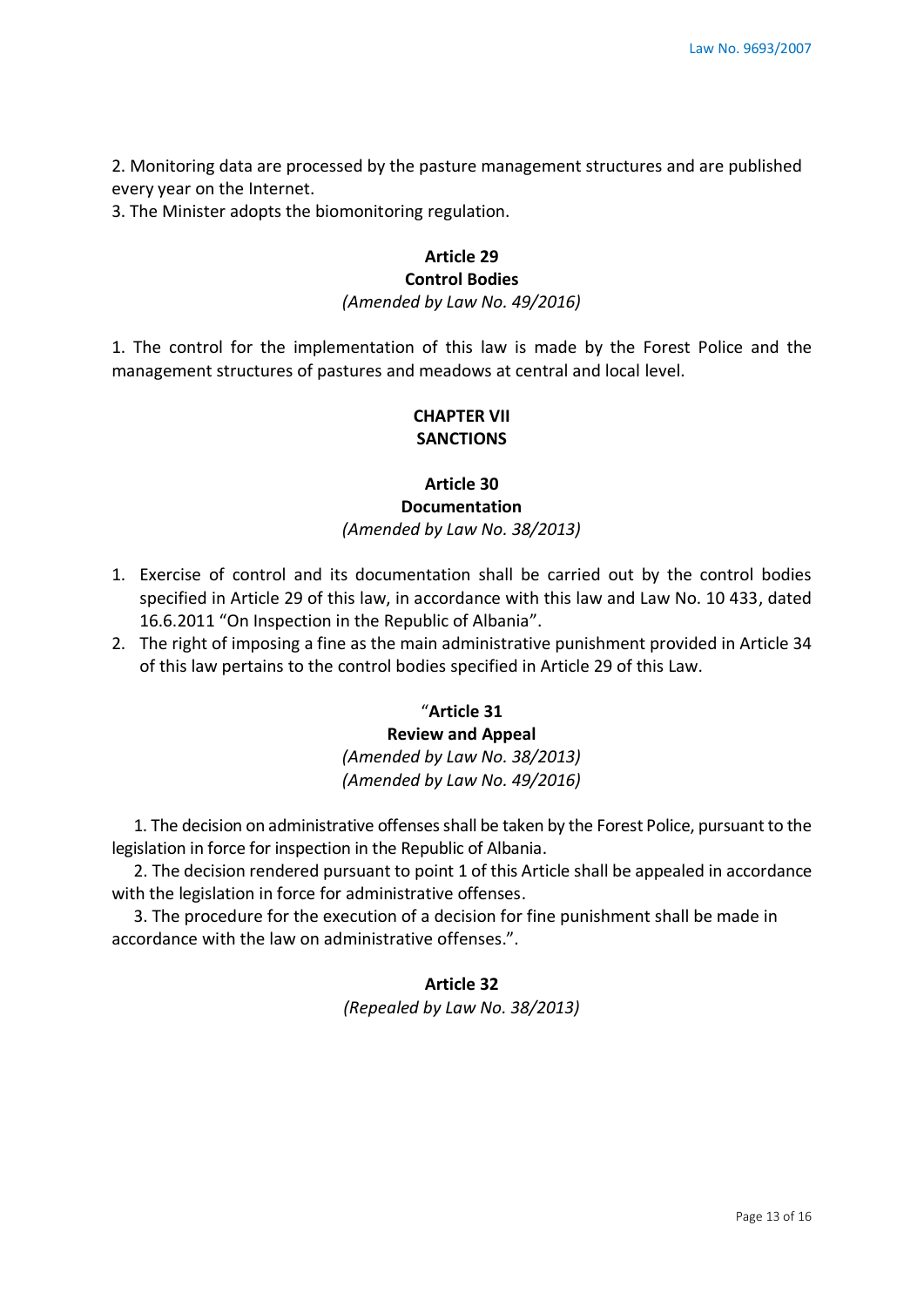### **Article 33 Evaluation of Damage**

1. For each case of administrative misdemeanor or criminal offense, it is also evaluated the damage that has been caused and its indemnity is demanded by the responsible person. 2. The criteria for determining the value of damage shall be determined by a decision of the Council of Ministers.

### **Article 34 Administrative Misdemeanors**  *(Amended by Law No. 9996, dated 22.09.2008)*

The following violations, when they do not constitute a criminal offense, constitute an administrative misdemenaor and are punishable by a fine, as follows hereunder:

1. Non-contracted grazing and grazing in other pastures, other than those specified in the contract, is punishable by a fine from 30 000 to 50 000 ALL.

2. Scything in the meadows, without the approval of the respective forest service directorate, is punishable by a fine from 30 000 to 50 000 ALL.

3. Performance of activities, without a contract, on the surfaces and lands of the pasture fund is punishable by a fine from 150 000 to 200 000 ALL.

4. Livestock grazing on experimental parcels and on areas where remedial works are carried out or which are degraded and rested are punishable by a fine from 30,000 to 50,000 ALL.

5. Destruction or damage of the limiting, topographical signs installed in the pasture fund shall be fined at 20 000 ALL.

6. Waste or inert disposal within the borders of pastures or meadows shall be fined from 30 000 to 50 000 ALL.

7. Discharge of chemicals in the pasture fund is punishable by a fine from 70 000 to 100 000 ALL.

8. Discharges of industrial, urban and agricultural polluted waters shall be fined from 30 000 to 50 000 ALL.

9. Opening and utilization of quarries or borrow pits of any kind, using explosives, shall be fined by 100,000 ALL.

10. Changing the destination of potable water use for livestock without the approval of the respective forest service directorate is punishable by a fine from 30,000 and 50,000 ALL.

11. Damage to infrastructure, such as roads, water resources and works, is punishable by a fine from 30 000 to 50 000 ALL.

12. Interventions for the enrichment and improvement of the vegetation and pasture and meadow capacity, without the approval of the respective forest service directorate, shall be fined from 30 000 up to 50 000 ALL.

13. Use of fertilizers and pesticides without the approval of the respective forest service directorate is punishable by a fine from 30 000 to 50 000 ALL.

14. Cutting of trees, wood and shrubs, without the approval of the respective forest service directorate, is punishable from 30 000 to 50 000 ALL.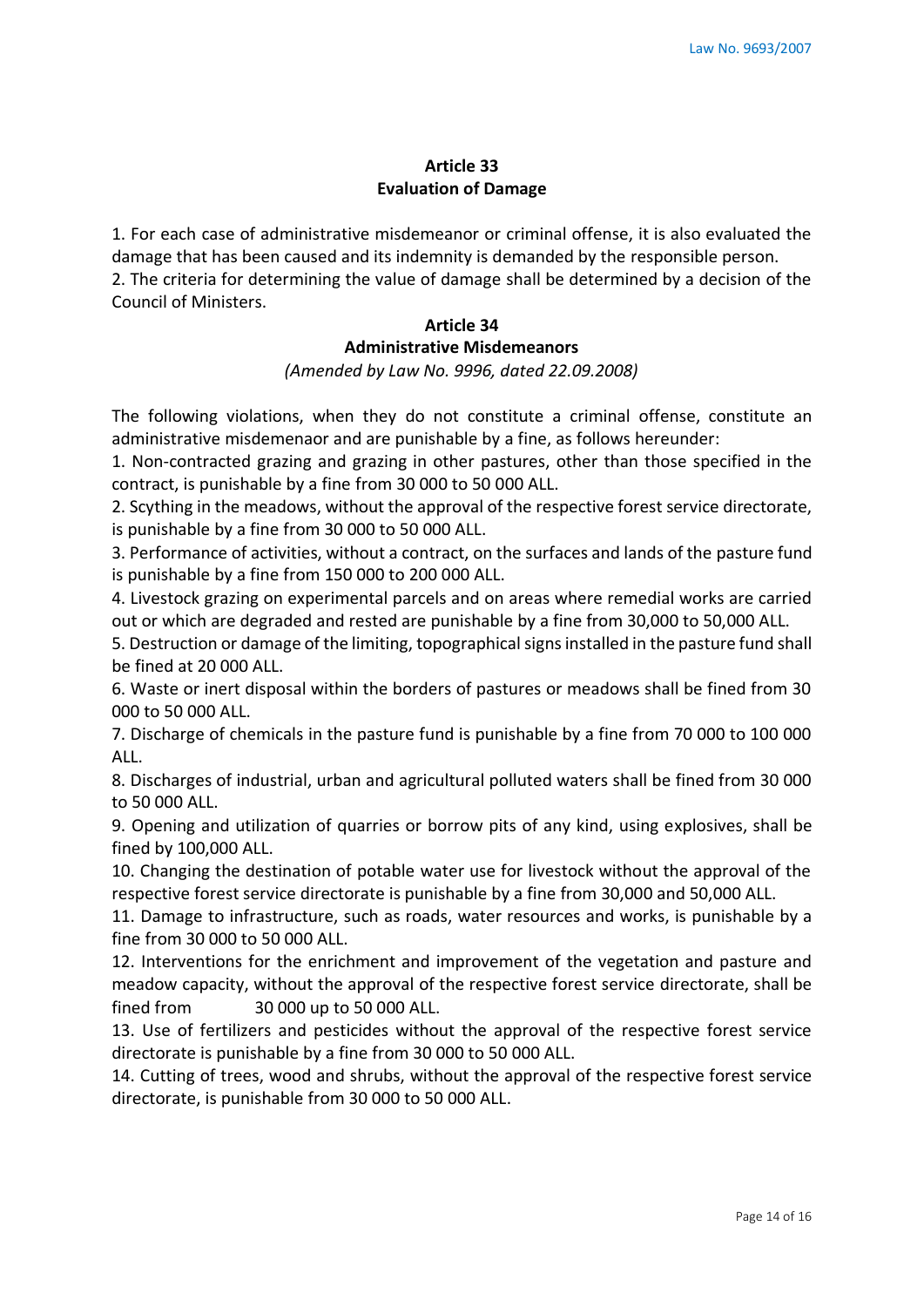15. Cleaning of pastures and meadows, without the approval of the respective forest service directorate, is punishable by a fine from 30 000 to 50 000 ALL.

16. Construction and operation of activities that cause degradation and corrosion of the land are punishable by a fine from 30 000 to 50 000 ALL.

### **Article 35**

### **Sequestration and Urgent Measures**

*(Amended by Law No. 38/2013)* 

1. The assets and equipment that have been used for the commission of a misdemeanor and any property gained from it are sequestrated and passed on to the administrator of the pasture.

2. The sequestration measure, according to point 1 of this Article, is a complementary punishment.

3. The responsible structure, depending on the case, takes urgent measures in accordance with the law on inspection.

### **CHAPTER VIII THE LAST PROVISION**

# **Article 36 Sub-Legal Acts**

1. The Council of Ministers is charged to issue bylaws pursuant to Articles 10, point 4,13,17, point 5, 25 point 2, and 33, point 2 of this law.

2. The Minister of Environment, Forestry and Water Administration shall issue sub-legal acts pursuant to Articles 6 point 2, 7 point 1, 9 point 2, 14 point 6, 17 point 4, 18 point 3, 19 point 2, 22 point 3 and 28 point 3 of this law.

### **Article 5**

#### **Transitory Provision**

*(Added by Law No. 38/2013)*

The existing inspection body continues to exercise its function according to the current organization up to the creation of a new body, as provided in the amendments made to this law.

#### **Article 9**

### **Transitory Provision**

### *(Added by Law No 49/2016)*

The Council of Ministers, upon the proposal of the Minister responsible for pastures, within three months from the date of entry into force of this Law, approves the transfer of pastures in the ownership of municipalities.